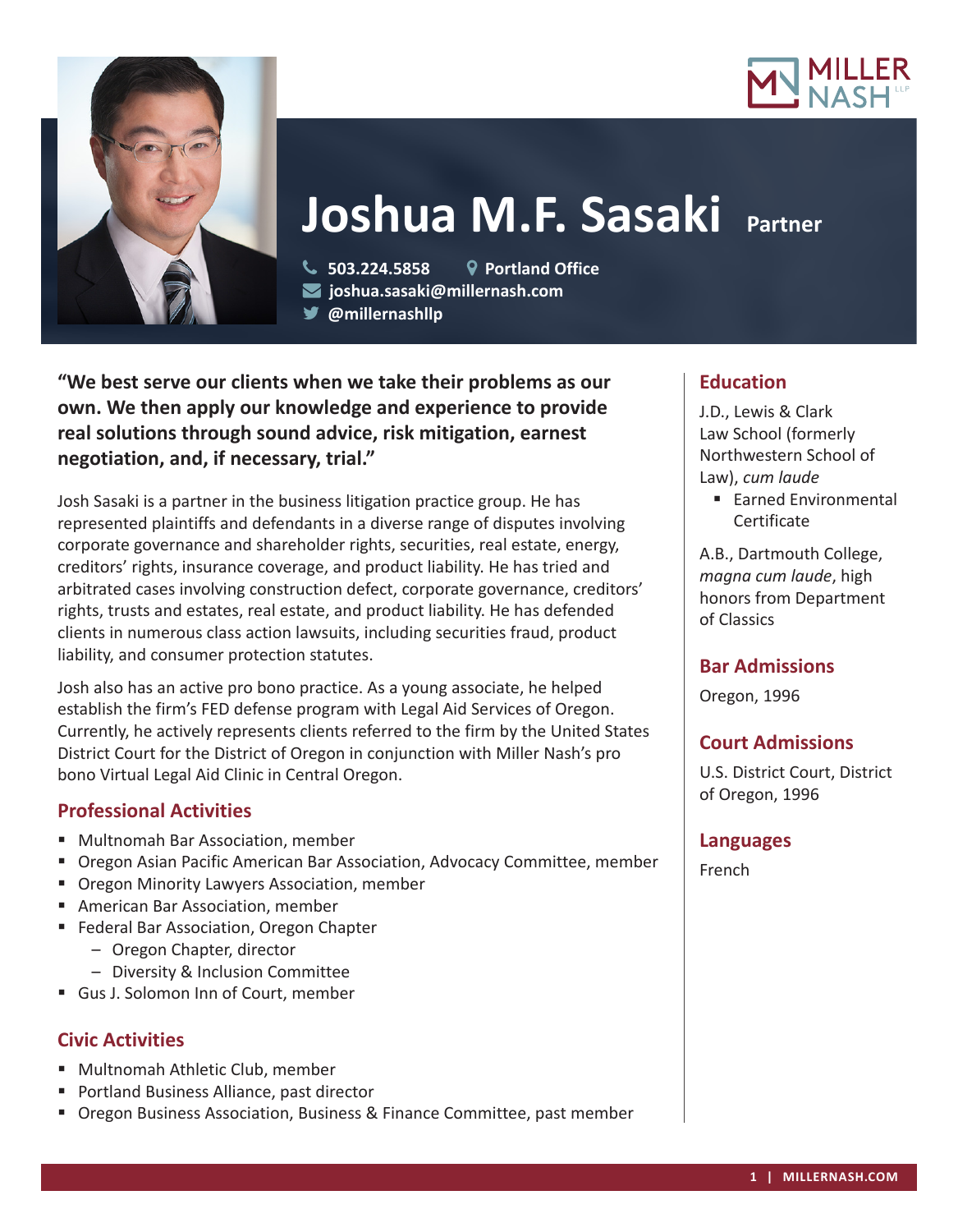

- Dartmouth Alumni Club of Oregon, member
- Active participant in Partners in Diversity, an organization of Oregon and southwest Washington businesses that encourage diversity in the workplace
- Lawyers' Campaign for Equal Justice, volunteer and past member

# **Representative Experience**

#### **Business Litigation**

- Successfully challenged the National Women's Soccer League's minimum age rule in U.S. District Court as an illegal boycott in violation of federal antitrust law on behalf of 15-year-old professional soccer player Olivia Moultrie. Trial team obtained a temporary restraining order and a preliminary injunction in this landmark case, prohibiting the NWSL and its teams from boycotting Moultrie due to her age. Achievements also included securing favorable rulings on significant questions arising out of federal antitrust and labor law, including that the NWSL and its teams did not constitute a "single entity" for antitrust purposes and that Moultrie's claim was not precluded by federal labor statutes and did not interfere with ongoing collective bargaining between the NWSL and the NWSL Players Association. Case culminated in the negotiation of a settlement ensuring Moultrie's right to continue playing in the NWSL, subject to the provisions of any final collective bargaining agreement.
- Regularly represents investor-owned utility in a variety of litigation-related matters, including multiple lawsuits and demands arising out of the failure of a dike that flooded approximately 2,300 acres of farmland, a golf course, and a state highway, contract-based claims by customers over rate increases, disputes with public utility districts over terms of power purchase agreements, claims against a contractor for an explosion at a power plant, litigation relating to the contamination of a power plant's natural gas fuel supply, and challenges relating to the constitutionality and legality of certain taxes.
- Defended publicly traded manufacturer against breach-of-contract claim by foreign distributor, seeking approximately \$100 million in damages. Court granted summary judgment in favor of client.
- Successfully recovered more than \$100 million in minority oppression dispute between two shareholders of closely held company. Also obtained changes to board of directors and corporate governance in favor of client.
- Recovered multimillion-dollar settlement on behalf of a helicopter company against manufacturer in antitrust and breach-of-contract dispute.
- Obtained dismissal (and indemnification) of independent director in minority oppression lawsuit between members of a prominent Portland real estate family.
- Recovered reimbursement of defense costs from director and officer liability insurer after client shareholder group successfully assumed control of publicly-traded company through litigation and proxy contest.
- Represented golf course in dispute with developer over fraudulent misrepresentations concerning financial partner.
- Recovered more than \$50 million from multiple insurance companies involved in the Archdiocese of Portland bankruptcy.

#### **Securities & Consumer Class Action Litigation**

- Obtained dismissal of putative consumer class action against publicly-traded financial institution involving allegations of breach of contract and Unfair Trade Practices Act.
- Successfully defended public-traded company in federal securities class action. Case resolved after class certification.
- **Defended marketing, research, mortgage, and retail businesses in consumer protection litigation, including** alleged violations of the Telephone Consumer Protection Act, Unfair Trade Practices Act, Electronic Funds Transfer Act, and common tort and contract claims.
- **Investigated and developed mass action based on securities claims arising out of Aequitas scandal.**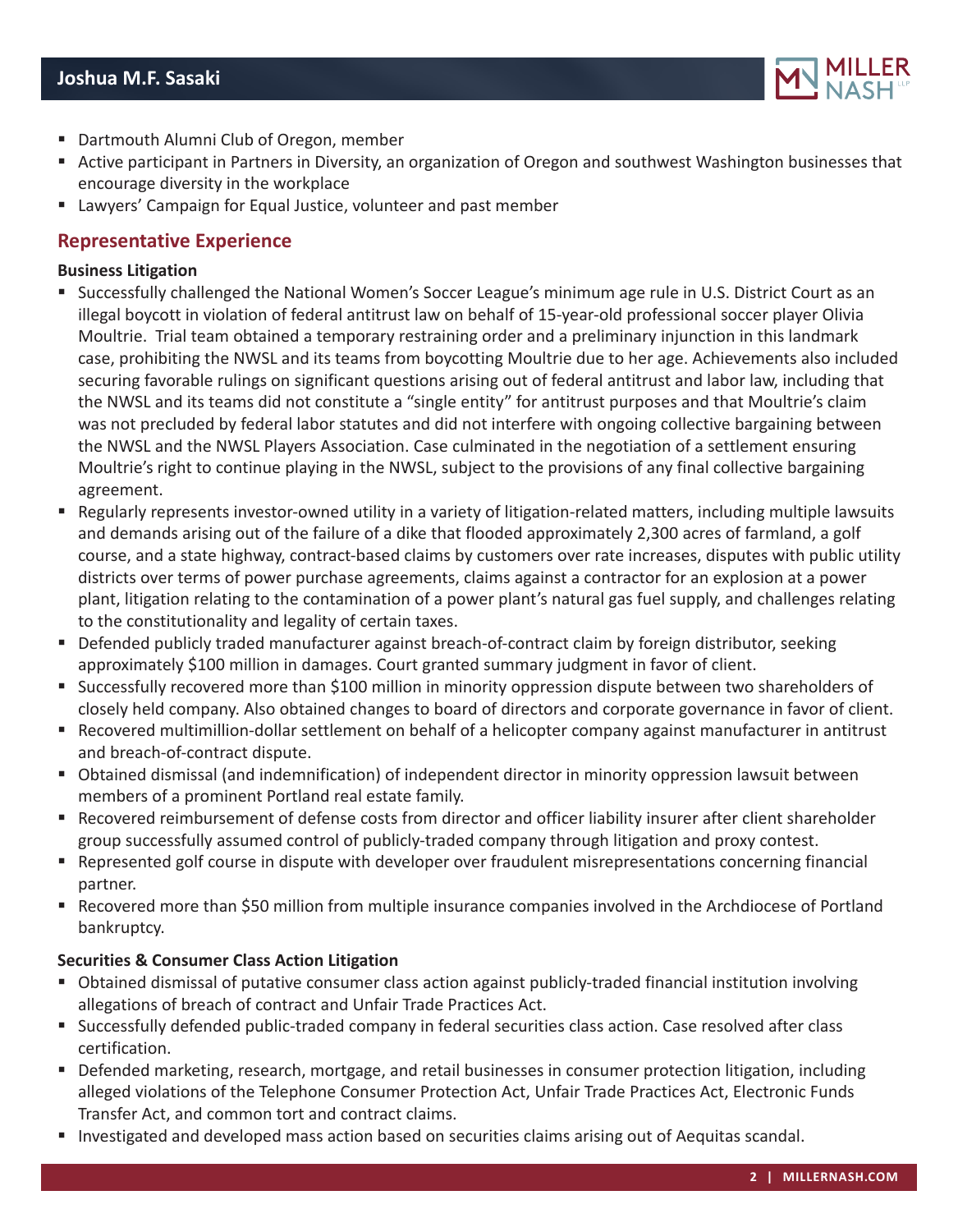

#### **Product Liability, Personal Injury & Tort**

- Defended manufacturer of building products in several product liability and construction-defect actions and disputes. Cases have been resolved through arbitration and settlement.
- Successfully defended landlord of automobile repair facility in wrongful-death and catastrophic-personal-injury litigation resulting from gasoline and natural gas explosion. Case was resolved after mediation.
- Defended manufacturers of commercial vehicles and industrial engines in multiple product liability and breachof-warranty actions in state and federal courts in Oregon and Washington.
- Defended manufacturer of building products in Oregon state-court strict product liability action involving roof shingles. Case was resolved on the first day of trial.
- Defended commercial engine manufacturer in Washington state-court action involving allegations of breach of implied and express warranties and spoliation in connection with the alleged failure of the engine.
- Defended commercial engine manufacturer in Washington state-court action involving allegations of negligent manufacture of a diesel engine.
- Defended manufacturer of respirator in asbestos action.
- **Defended manufacturer of pacemaker in products liability action alleging defective manufacturing.**
- **Defended manufacturer of ATVs in product liability action alleging defective design and repair.**
- Represented automobile manufacturer in products liability action alleging that the automobile was defectively designed and manufactured.
- Defended manufacturer of building products in product liability and breach of warranty arbitration. Obtained dismissal on the first day of arbitration.

#### **Corporate Governance & Shareholder Litigation**

- Regularly advise businesses as well as nonprofit organizations on fiduciary duties and other obligations, election and governance matters, and regulatory investigations.
- Successfully defended energy company in multimillion-dollar dispute with co-owner of power plant and related assets.
- Prosecuted direct and derivative claims on behalf of 50 percent co-owner of multibillion-dollar company. Litigation settled on the courthouse steps.
- Defended cultural nonprofit organization in litigation arising out of annual meeting and contested election of board of directors. Advised company on subsequent election process.
- Defended homeowners association against multimillion-dollar claims of breach of fiduciary duty. Also recovered attorney fees and costs from insurer.
- Obtained dismissal of independent director in high profile dispute involving family-owned real estate company. Also obtained indemnification of attorney fees and cost from company.
- Investigated and pursued claims on behalf of publicly traded company against its former chief executive and founder. Case was settled. Also recovered related proxy contest fees from insurer.

### **Publications**

- "Punitive Damages," *Oregon Automobile Law Compilation*, Oregon State Bar, author (2019)
- "Punitive Damages," *Damages*, Oregon State Bar, chapter coauthor (2016)
- "The Meet and Confer with Opposing Counsel," *E-Discovery: Bridging the Gap Between the Law and the Technology*, Oregon Law Institute of Lewis & Clark Law School (Oct. 2008)
- "Planning to Keep Business All in the Family," *Portland Business Journal* (Jan. 2005)
- "The Growing Concept of Professionalism," The Ethical Oregon Lawyer, Oregon State Bar, chapter contributor (1998)